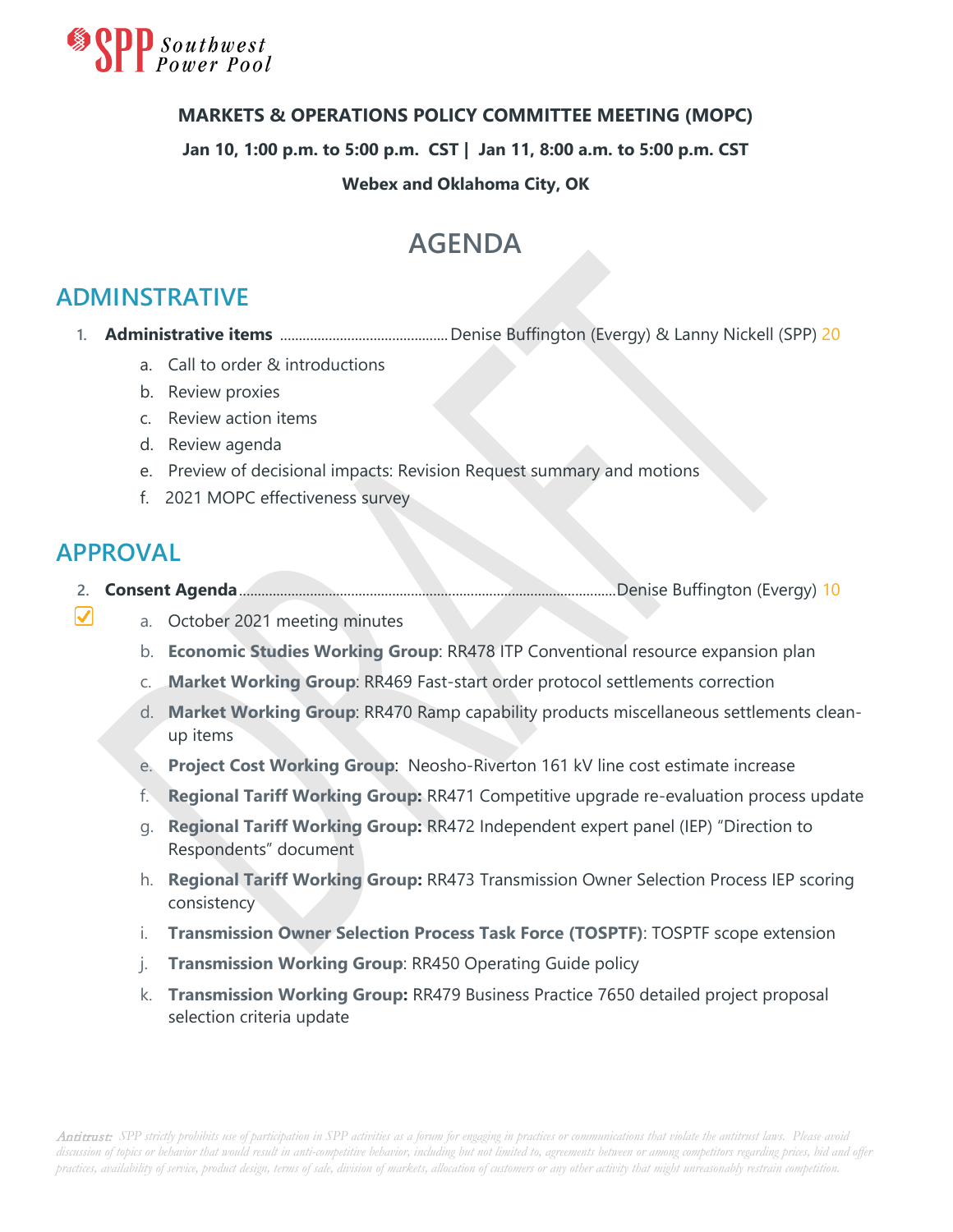|          | 3. Economic Studies Working Group/Staff                                                        |  | Alan Myers (ITC), Casey Cathey (SPP)                                       |                     |
|----------|------------------------------------------------------------------------------------------------|--|----------------------------------------------------------------------------|---------------------|
|          |                                                                                                |  |                                                                            |                     |
|          |                                                                                                |  |                                                                            |                     |
|          |                                                                                                |  |                                                                            |                     |
| 4. Staff |                                                                                                |  |                                                                            |                     |
|          |                                                                                                |  |                                                                            |                     |
|          |                                                                                                |  |                                                                            |                     |
| 5.       | Electric Storage Resources Steering Committee Denise Buffington (Evergy), Joshua Pilgrim (SPP) |  | Natasha Henderson (Golden Spread), Chris Haley (SPP), Daniel Harless (SPP) |                     |
|          |                                                                                                |  |                                                                            |                     |
|          |                                                                                                |  |                                                                            |                     |
|          |                                                                                                |  |                                                                            |                     |
| 6.       | <b>Order 2222 Task Force</b>                                                                   |  | Grant Wilkerson (Evergy), Michael Desselle (SPP)                           |                     |
|          |                                                                                                |  |                                                                            |                     |
|          |                                                                                                |  |                                                                            |                     |
| 7.       | <b>Transmission Owner Selection Process Task Force</b>                                         |  |                                                                            | Brian Johnson (AEP) |
|          |                                                                                                |  |                                                                            |                     |
|          |                                                                                                |  |                                                                            |                     |
| 8.       | <b>Regional Tariff Working Group</b>                                                           |  | Charles Locke (SPP), Robert Pick (NE Public Power District)                |                     |
|          |                                                                                                |  | John Krajewski (NE Power Review Board)                                     |                     |
|          |                                                                                                |  |                                                                            |                     |
|          |                                                                                                |  |                                                                            |                     |
|          | 9. Transmission Working Group                                                                  |  | Derek Brown (Evergy) & Micha Bailey (SPP)                                  |                     |
|          |                                                                                                |  |                                                                            |                     |
|          |                                                                                                |  |                                                                            |                     |
|          |                                                                                                |  |                                                                            |                     |

# **INFORMATIONAL**

| 10. Staff |  |
|-----------|--|
|           |  |
|           |  |
|           |  |
|           |  |
|           |  |